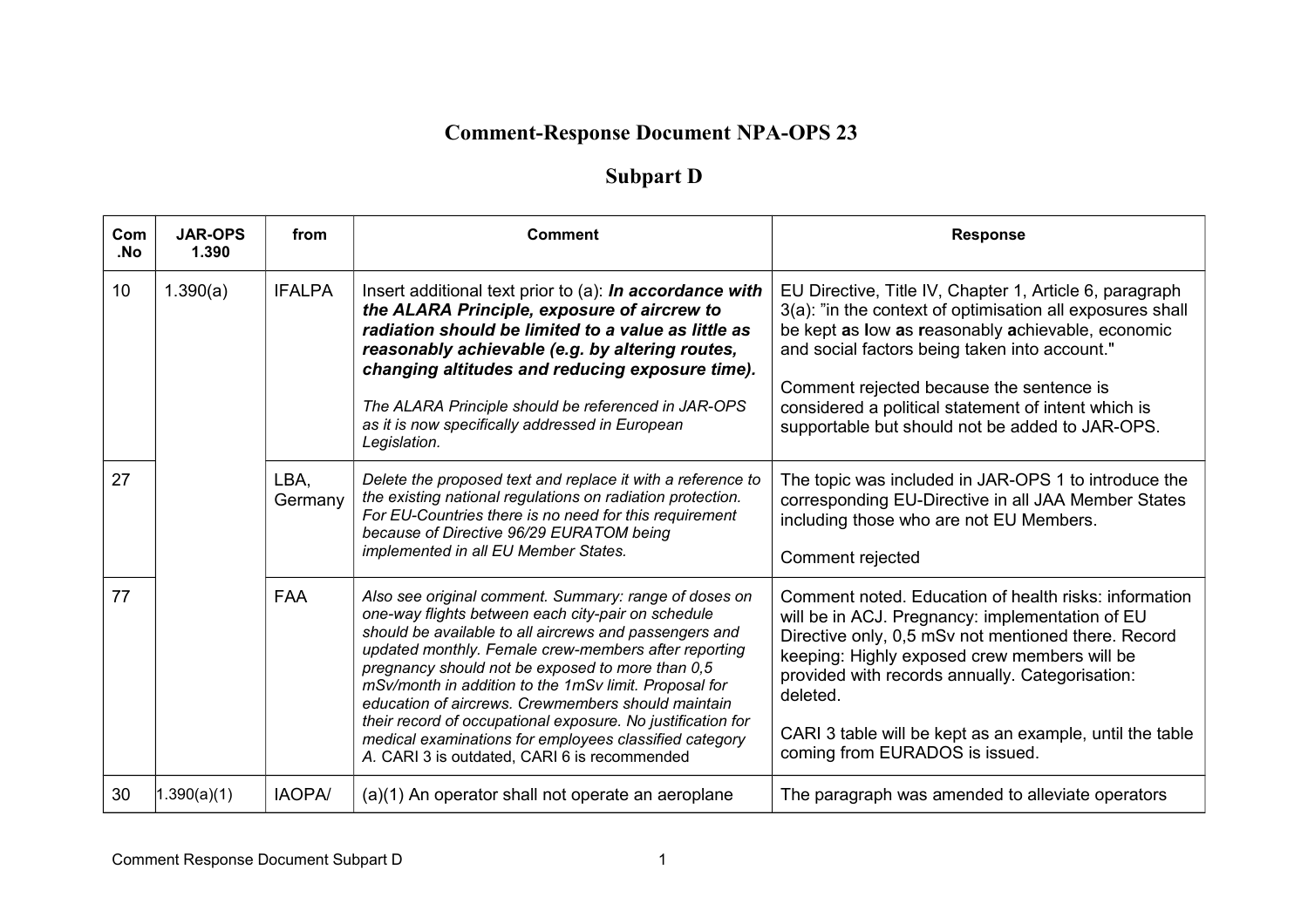| Com<br>.No | <b>JAR-OPS</b><br>1.390 | from                                            | <b>Comment</b>                                                                                                                                                                                                                                                                                                                                                                                                                                                                                                                                                | <b>Response</b>                                                                                                                                                                                                                                                                                                                                                                                                                                                         |
|------------|-------------------------|-------------------------------------------------|---------------------------------------------------------------------------------------------------------------------------------------------------------------------------------------------------------------------------------------------------------------------------------------------------------------------------------------------------------------------------------------------------------------------------------------------------------------------------------------------------------------------------------------------------------------|-------------------------------------------------------------------------------------------------------------------------------------------------------------------------------------------------------------------------------------------------------------------------------------------------------------------------------------------------------------------------------------------------------------------------------------------------------------------------|
|            |                         | <b>AOPA</b><br>Ger                              | above 15,000 m unless a mathematical calculation<br>of radiation dosage on the basis of tried and<br>trusted computer programs has been exercised.<br>the equipment specified in JAR-OPS 1.680(a)(1) is-<br>serviceable, or the procedure prescribed in JAR-<br>OPS $1.680(a)(2)$ is complied with.<br>The airlines and EU Commission have proven the danger<br>for the health of our crews does not start above 20 mSv<br>per year. Other scientists mention 6 mSv per year. The<br>value of 1mSv however is not acceptable as mentioned in<br>para 1.390(b) | from the mandatory fitment of the monitoring<br>equipment because it is no longer obtainable. The<br>necessary procedure is to be found in JAR-OPS 1.680<br>$(a)(2)$ . The equipment to measure the dose rate is an<br>ICAO rule (Annex 6, paragraph 6.12).<br>The EU Directive states that Airlines have to take<br>account of exposure to cosmic radiation of aircrew who<br>are liable to be subject to exposure of more than 1<br>mSv per year.<br>Comment rejected |
| 42         |                         | Swedish<br>Airline<br>Pilot<br>Associa-<br>tion | (a)(1) An operator shall not operate an aeroplane<br>above 15.000 m (49.000 ft) unless the equipment<br>specified in JAR-OPS $1.680(a)(1)$ is serviceable, or-<br>the procedure prescribed in JAR-OPS $1.680(a)(2)$ is-<br>complied with.                                                                                                                                                                                                                                                                                                                     | The paragraph was amended to alleviate operators<br>from the mandatory fitment of the monitoring<br>equipment because it is no longer obtainable.                                                                                                                                                                                                                                                                                                                       |
|            |                         |                                                 | The dose rate of total cosmic radiation shall be measured<br>and indicated continuously to identify unexpected<br>increase of radiation (solar flares) and to provide a<br>possibility to take immediate action (e.g. descent to lower<br>flight level).                                                                                                                                                                                                                                                                                                      | Comment rejected                                                                                                                                                                                                                                                                                                                                                                                                                                                        |
| 37         | 1.390(a)(2)             | <b>SLV</b><br><b>Denmark</b>                    | Text of (a)(2) has little relevance for flights above 49.000<br>feet where no measuring & indicating instrument is<br>installed.                                                                                                                                                                                                                                                                                                                                                                                                                              | The text of JAR-OPS 1.390 (a)(2) is based on Chicago<br>Convention, Part 1, Annex 6, para 6.12: "All<br>aeroplanes intended to be operated above 15 000 m<br>(49 000 ft) shall carry equipment to measure and<br>indicate continuously The display unit of the<br>equipment shall be readily visible to a flight crew                                                                                                                                                   |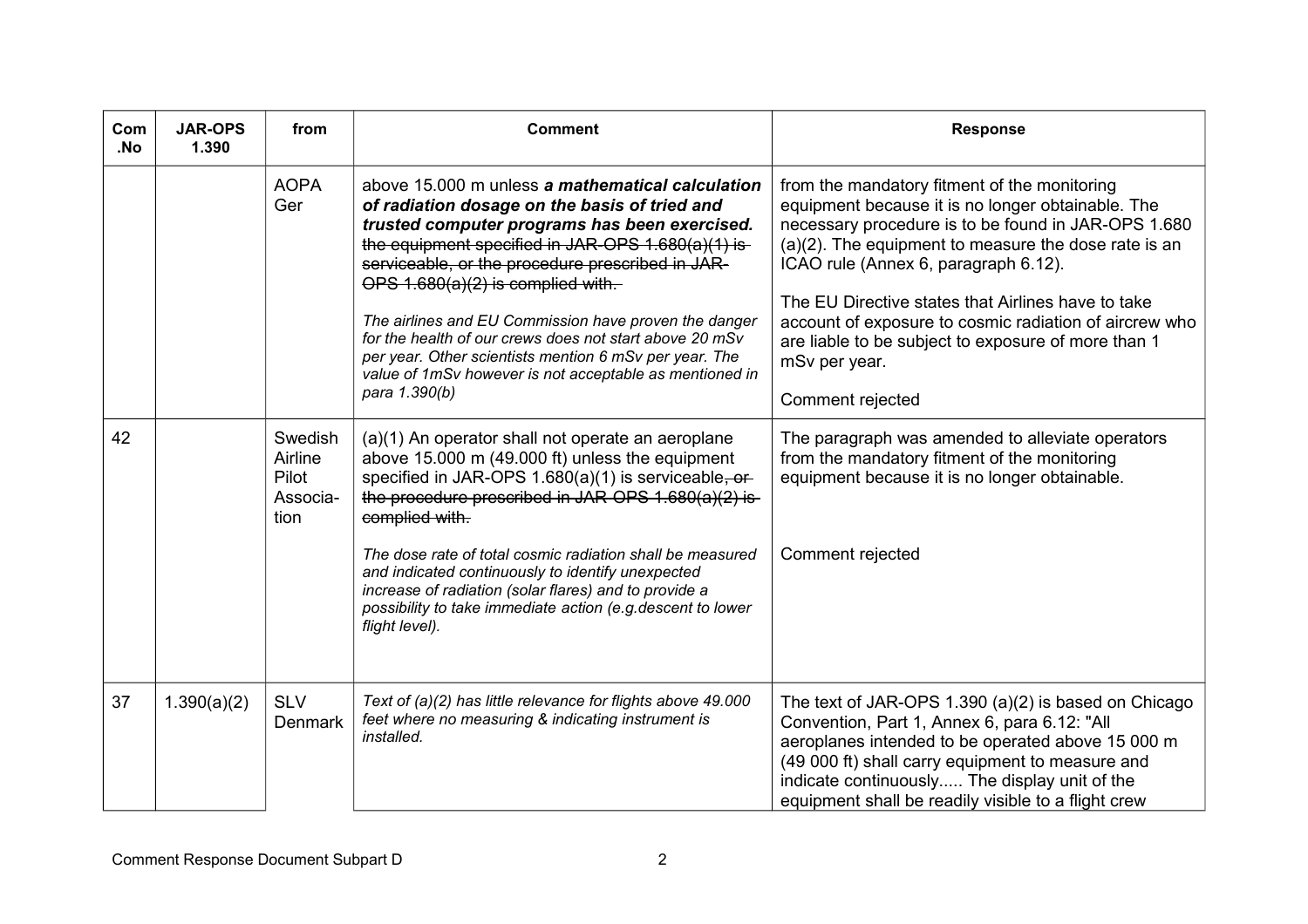| Com<br>.No | <b>JAR-OPS</b><br>1.390 | from                  | <b>Comment</b>                                                                                                                                                                                                                                                                                                                                                                                        | <b>Response</b>                                                                                                                                                                                                                                                                                                                                                          |
|------------|-------------------------|-----------------------|-------------------------------------------------------------------------------------------------------------------------------------------------------------------------------------------------------------------------------------------------------------------------------------------------------------------------------------------------------------------------------------------------------|--------------------------------------------------------------------------------------------------------------------------------------------------------------------------------------------------------------------------------------------------------------------------------------------------------------------------------------------------------------------------|
|            |                         |                       | For flights where no "active monitoring" is available,<br>attention is drawn to the Directive for Radiation Protection<br>88, 1997, where the last sentence in item 70 indicates<br>that a detection of high dose rates can be achieved by<br>other means than an on-board monitor. (Extract with<br>comment).                                                                                        | member." There is no requirement for descent in<br>Annex 6.<br>Comment noted                                                                                                                                                                                                                                                                                             |
| 20         | 1.390(a)<br>and $(b)$   | <b>BAE</b><br>Systems | If active monitoring (a) OR passive monitoring (b) is<br>acceptable, this need to be clear - e.g. add the word "or"<br>between 1.390(a)(2) and 1.390(b).<br>1.390(b) requires the operator to take account of the in-<br>flight exposure of flight and cabin crew while on duty. The<br>operator should also take account of crew who are carried<br>but not on duty (e.g. positioning).              | Covered: The words "active monitoring" and "passive<br>monitoring" are deleted.<br>Crew members who are carried on a flight without<br>being on duty (e.g. positioning) follow their Roster as<br>given by the operator.<br>Comment to 1.390(b) accepted.                                                                                                                |
| 55         | 1.390(b)                | <b>AEA</b>            | (b) Passive monitoring: An operator shall take account of<br>the in-flight exposure<br>The title is misleading because one would expect passive<br>measurements in contrast to the active measurements.<br>Dose assessment will be done using "appropriate"<br>computer programmes" and the title "passive monitoring<br>therefore is not accurate. This comment also applies to<br>AMC OPS 1.390(b). | Covered by answer to comment 20 above.                                                                                                                                                                                                                                                                                                                                   |
| 12         | 1.390(b)(1)             | <b>IFALPA</b>         | (b)  An operator shall  take the following<br>measures  (1) assess their exposure monthly in<br>order to determine the annual exposure on a<br>rolling twelve month basis;<br>Assessment of exposure should be on a regular achieved<br>exposure basis and not as one-off predictive basis.                                                                                                           | The proposed NPA text is the same as in the EU<br>Directive, Article 42. Article 8 "Dose limits for exposed<br>workers", paragraph 1, states: "The limit on effective<br>dose for exposed workers shall be 100 mSv in a<br>consecutive five-year period, subject to a maximum<br>effective dose of 50 mSV in any single year" A<br>monthly evaluation is not introduced. |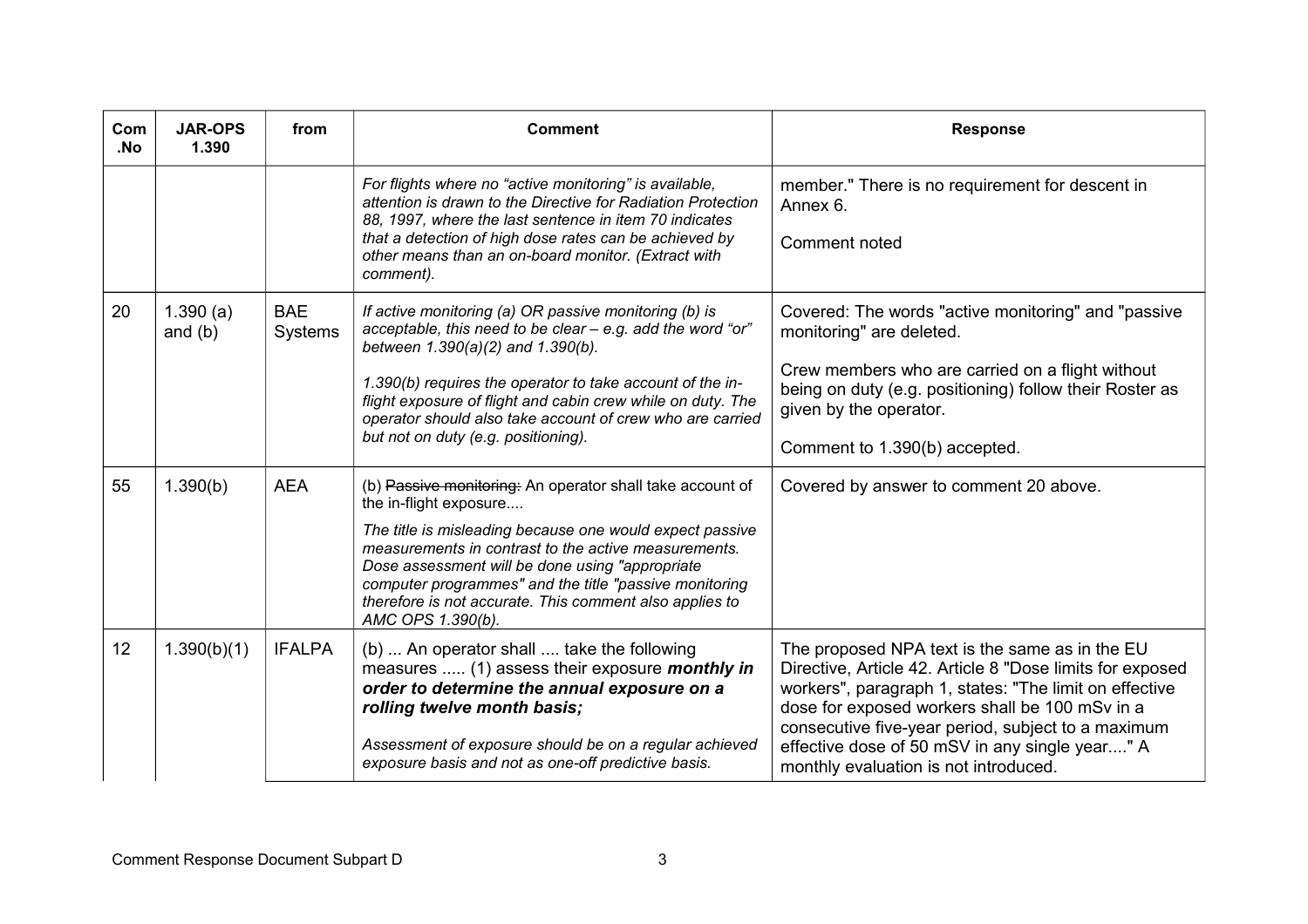| Com<br>.No | <b>JAR-OPS</b><br>1.390 | from                                                    | <b>Comment</b>                                                                                                                                                                                                                                                                                             | <b>Response</b>                                                                                                                                                                                                                                                                                                |
|------------|-------------------------|---------------------------------------------------------|------------------------------------------------------------------------------------------------------------------------------------------------------------------------------------------------------------------------------------------------------------------------------------------------------------|----------------------------------------------------------------------------------------------------------------------------------------------------------------------------------------------------------------------------------------------------------------------------------------------------------------|
| 40         |                         | <b>BALPA</b>                                            | same comment as 12 above                                                                                                                                                                                                                                                                                   | Comments 12 and 40 rejected                                                                                                                                                                                                                                                                                    |
| 47         |                         | CAAd<br>Finland                                         | (b)  An operator shall  take the following<br>measures  (1) assess their exposure and keep<br>appropriate records of the results;<br>Position of the Radiation and Nuclear Safety Authority,<br>Finland.                                                                                                   | record keeping is dealt with in (a)(5).<br>Comment noted                                                                                                                                                                                                                                                       |
| 42         | 1.390(b)(2)             | Swedish<br>Airline<br><b>Pilots</b><br>Associ-<br>ation | (b)  An operator shall  take the following<br>measures  (2) arrange their working schedules,<br>where practicable, to keep exposure below 6 mSv<br>per year.<br>Deletion is proposed to ensure that the operator arrange<br>working schedules to keep annual dose below 6 mSv.                             | EU Directive requires assessment of exposure for<br>crew liable to be subject to exposure of more than 1<br>mSV per year. Text of this para is now adapted to EU<br>Directive and 6mSv is replaced by "highly exposed".<br>"Where practicable" is deleted.<br>Comments 42 and 62 noted                         |
| 62         |                         | <b>SLV</b><br>Sweden                                    | same comment as 42 above                                                                                                                                                                                                                                                                                   |                                                                                                                                                                                                                                                                                                                |
| 58         | 1.390(b)(2)             | <b>DGAC</b><br>France                                   | (b)  An operator shall  take the following<br>measures  (2) take account of the estimated<br>exposure to arrange their working schedules, in<br>order to reduce the doses for those crew liable<br>to be subject to high levels of exposure; where-<br>practicable, to keep exposure below 6 mSv per year. | The proposed NPA-text is based on the EU Directive<br>(Title VII, Article 42): "The undertakings shall take<br>appropriate measures, in particular: a.  b. to take<br>into account the assessed exposure when organising<br>working schedules with a view to reducing the doses of<br>highly exposed aircrew." |
|            |                         |                                                         | Discrepancy with EU Directive: exposure to be kept<br>"where practicable, below 6 mSv per year" applies only to<br>category A workers as defined in the directive, and does<br>not concern flight or cabin crew.                                                                                           | Title VII, "Significant increase in exposure due to<br>natural radiation sources" does not state any dose<br>limits.<br>Comment accepted with text from Article 42                                                                                                                                             |
|            |                         |                                                         |                                                                                                                                                                                                                                                                                                            |                                                                                                                                                                                                                                                                                                                |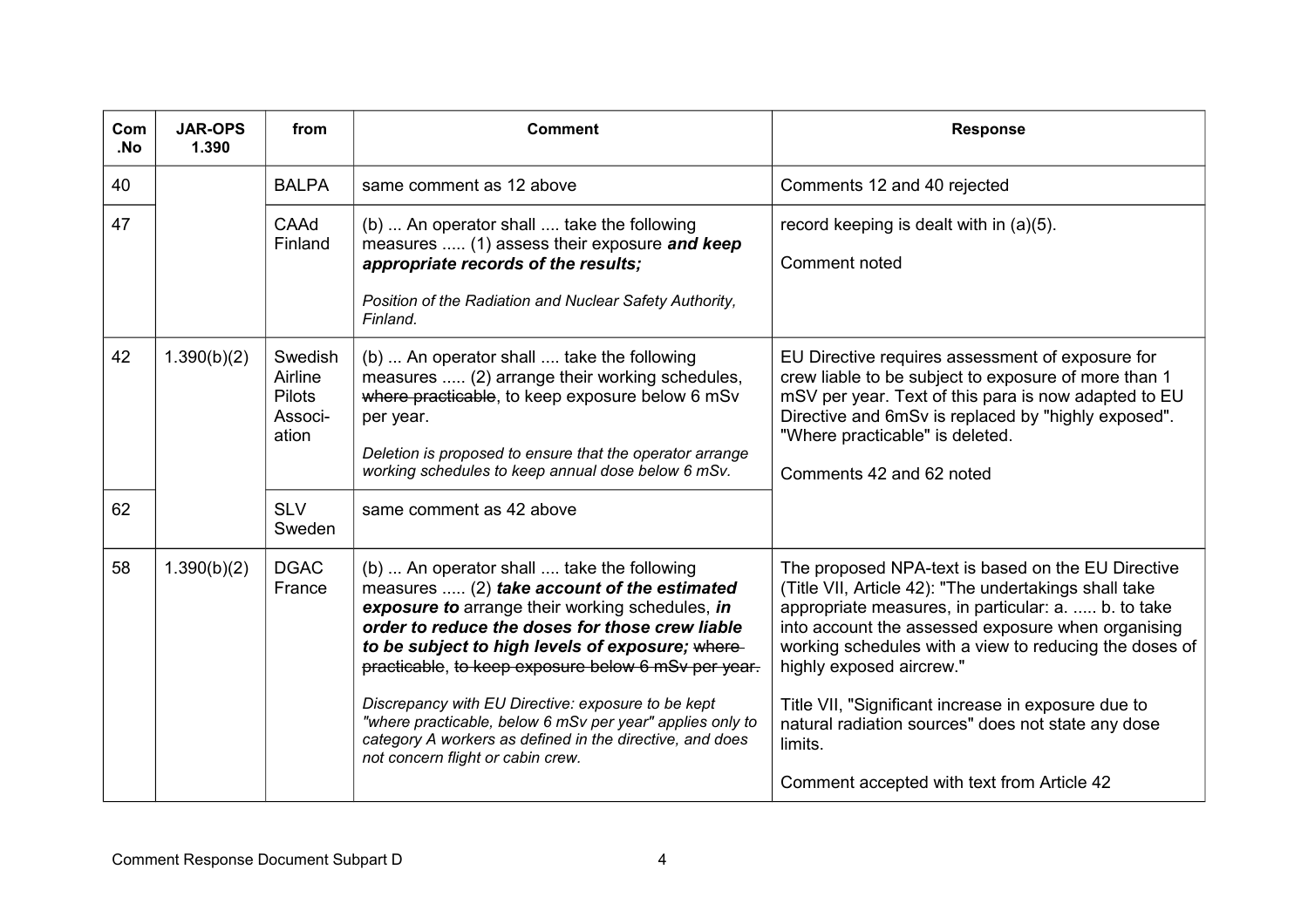| Com<br>.No | <b>JAR-OPS</b><br>1.390 | from                       | <b>Comment</b>                                                                                                                                                                                                                                                                                                                                                                                                                                                                                                                                                                                                                                                                                                                                                                                                                                                         | <b>Response</b>                                                                                                                                                                                                                                                                                                                                                                                                                                                                                                                                                                            |
|------------|-------------------------|----------------------------|------------------------------------------------------------------------------------------------------------------------------------------------------------------------------------------------------------------------------------------------------------------------------------------------------------------------------------------------------------------------------------------------------------------------------------------------------------------------------------------------------------------------------------------------------------------------------------------------------------------------------------------------------------------------------------------------------------------------------------------------------------------------------------------------------------------------------------------------------------------------|--------------------------------------------------------------------------------------------------------------------------------------------------------------------------------------------------------------------------------------------------------------------------------------------------------------------------------------------------------------------------------------------------------------------------------------------------------------------------------------------------------------------------------------------------------------------------------------------|
| 33         | 1.390(b)(4)             | <b>JETCOM</b><br><b>CH</b> | (b)  An operator shall  take the following<br>measures  (4) and in any case ensure that the<br>effective dose exposure of the mother does not<br>exceed 1 mSv for the remainder total duration of<br>the pregnancy;<br>Avoid various interpretations by operators. 1. It is easy to<br>estimate the effective exposure of the mother then the<br>foetus one. 2. The foetus exposure is almost the same as<br>the equivalent dose at the surface of the mother" body.<br>(For literature quoted see original comment).                                                                                                                                                                                                                                                                                                                                                  | The proposed NPA-text is taken from Article 10, EU<br>Directive where it is said that working conditions shall<br>"therefore be such that the equivalent dose to the child<br>to be born will be as low as reasonably achievable and<br>that it will be unlikely that this dose will exceed 1 mSv<br>at least for the rest of the pregnancy".<br>Comments 33 and 34 rejected                                                                                                                                                                                                               |
| 34         |                         | A.S.P.P.<br>A., CH         | same comment as 33 above                                                                                                                                                                                                                                                                                                                                                                                                                                                                                                                                                                                                                                                                                                                                                                                                                                               |                                                                                                                                                                                                                                                                                                                                                                                                                                                                                                                                                                                            |
| 11         | 1.390(b)(5)             | <b>IFALPA</b>              | (b)  An operator shall  take the following<br>measures  (5) ensure that where exposure is<br>considered likely to exceed 6 mSv 1 mSv per year,<br>records are kept for each flight crew member<br>affected, and that appropriate medical surveillance is<br>applied (see IEM OPS 1.390(b)).<br>AMC 1.390(b)(f) states that for air crew whose annual<br>dose falls in the range 1-6 mSv there should be individual<br>estimates of dose. These should be made available to the<br>individual concerned. It is considered that this should be<br>part of the regulation and not the AMC. 1 mSv is the<br>general population exposure limit and any employee<br>exposed beyond should be entitled to receive an<br>exposure statement from his employer. Further<br>epidemiological study of radiation exposure relies on<br>accurate records being required to be kept. | The EU Directive does not mention medical<br>surveillance for crew members and it has therefore<br>been deleted from the document.<br>Record keeping is considered necessary for proper<br>assessment and therefore the requirement was<br>introduced though Article 42 does not mention it. (See<br>also comment 47, p. 4 of this doc.) Para 1 f. of ACJ<br>OPS 1.390 (b) is now deleted. Individual record<br>keeping is required for "highly exposed crew<br>members" and a new IEM states more than 6 mSv per<br>year are considered "highly exposed".<br>Comments 11 and 39 rejected. |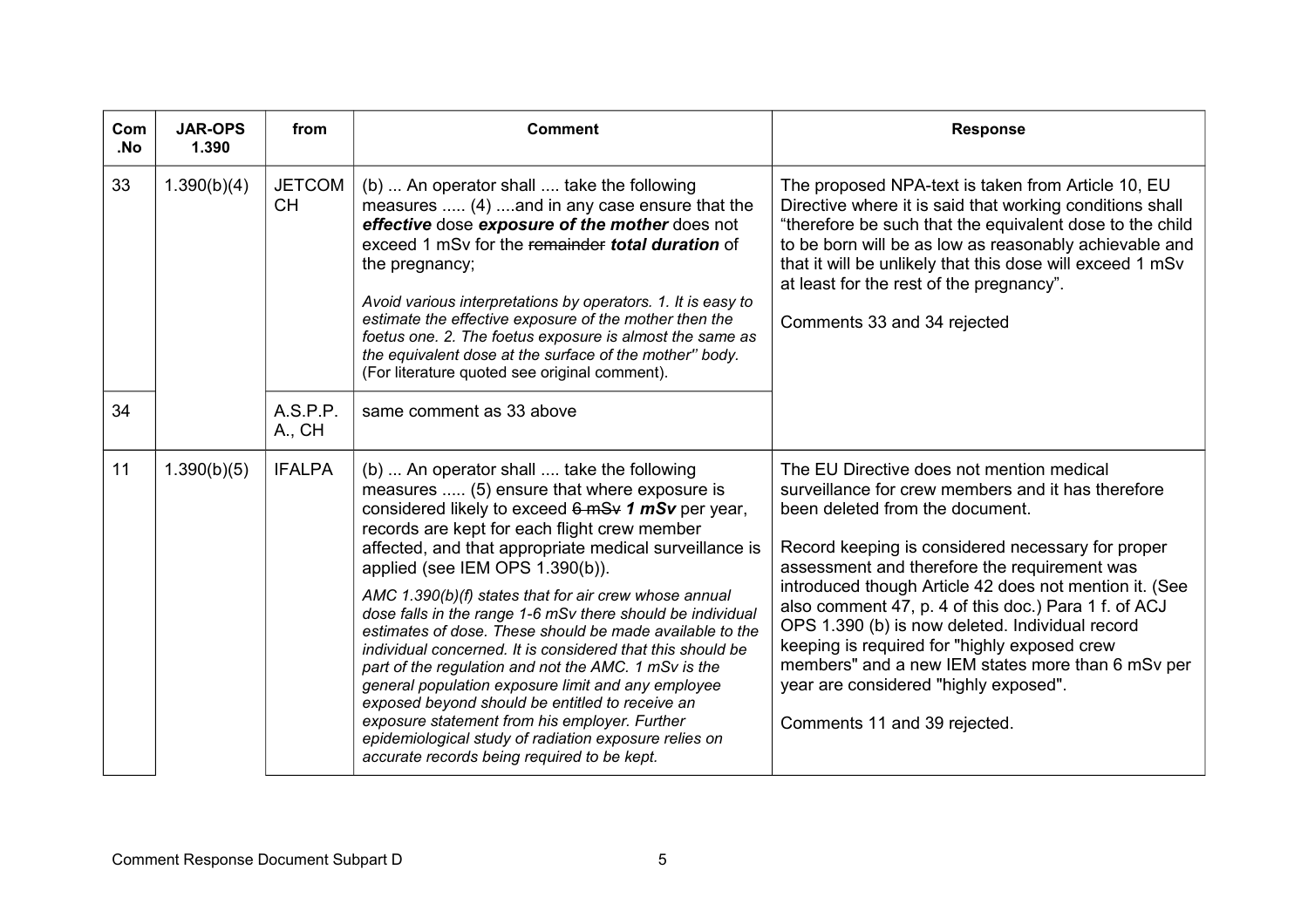| Com<br>.No | <b>JAR-OPS</b><br>1.390  | from                                                    | <b>Comment</b>                                                                                                                                                                                                                                                                                                                                                         | <b>Response</b>                                                                                                                                                                                   |
|------------|--------------------------|---------------------------------------------------------|------------------------------------------------------------------------------------------------------------------------------------------------------------------------------------------------------------------------------------------------------------------------------------------------------------------------------------------------------------------------|---------------------------------------------------------------------------------------------------------------------------------------------------------------------------------------------------|
| 39         |                          | <b>BALPA</b>                                            | same comment as comment 11 above                                                                                                                                                                                                                                                                                                                                       |                                                                                                                                                                                                   |
| 58         | 1.390(b)(5)              | <b>DGAC</b><br>France                                   | delete $(b)(5)$<br>also refers to medical records for Category A workers. In<br>France, the 96/29/EURATOM Directive will lead to the<br>issuance of several laws. Specific rules applying to flight<br>and cabin crew should therefore be made in a very<br>generic manner, in order not to create discrepancies with<br>a higher level rule.                          | Reasoning see comments 11 and 39 above.<br>Comment rejected. Though (b)(5) [now (a)(5)] goes<br>beyond the EU Directive, Article 41 and 42, records of<br>assessments are considered appropriate. |
| 42         | 1.680(a)(1)              | Swedish<br>Airline<br><b>Pilots</b><br>Associa-<br>tion | An operator shall not operate an aeroplane above<br>15000 m (49000 feet) unless: (1)  or $(2)$ A<br>system of on-board quarterly radiation sampling-<br>acceptable to the Authority is established (see-<br>AMG<br>This proposal follows the proposal to delete JAR-OPS<br>1.390(a)(1) and also applies to ACJ 1.680(a)(2) which is<br>proposed to be deleted as well. | The paragraph was amended to alleviate operators<br>from the mandatory fitment of the monitoring<br>equipment because it is no longer obtainable.<br>Comment rejected.                            |
|            | 1.390(b)(3)              | <b>MSC</b>                                              | Flight crew and cabin crew should be informed of the<br>current knowledge on cosmic radiation and of health risks<br>possibly associated with exposure. This information<br>should have an interactive character and shall be provided<br>at pre-employment and further on a periodical basis<br>(yearly).<br>Rationale see original comment.                          | See ACJ 3<br>Comment accepted                                                                                                                                                                     |
| 71         | AMC OPS<br>1.390<br>1.a. | <b>CAA UK</b>                                           | This paragraph contains two uses of the term "moderately<br>conservative". This term is not understood, as something<br>is either conservative or it isn't --there cannot be degrees<br>of conservatism in this context. If the term is to be                                                                                                                          | Comment accepted.                                                                                                                                                                                 |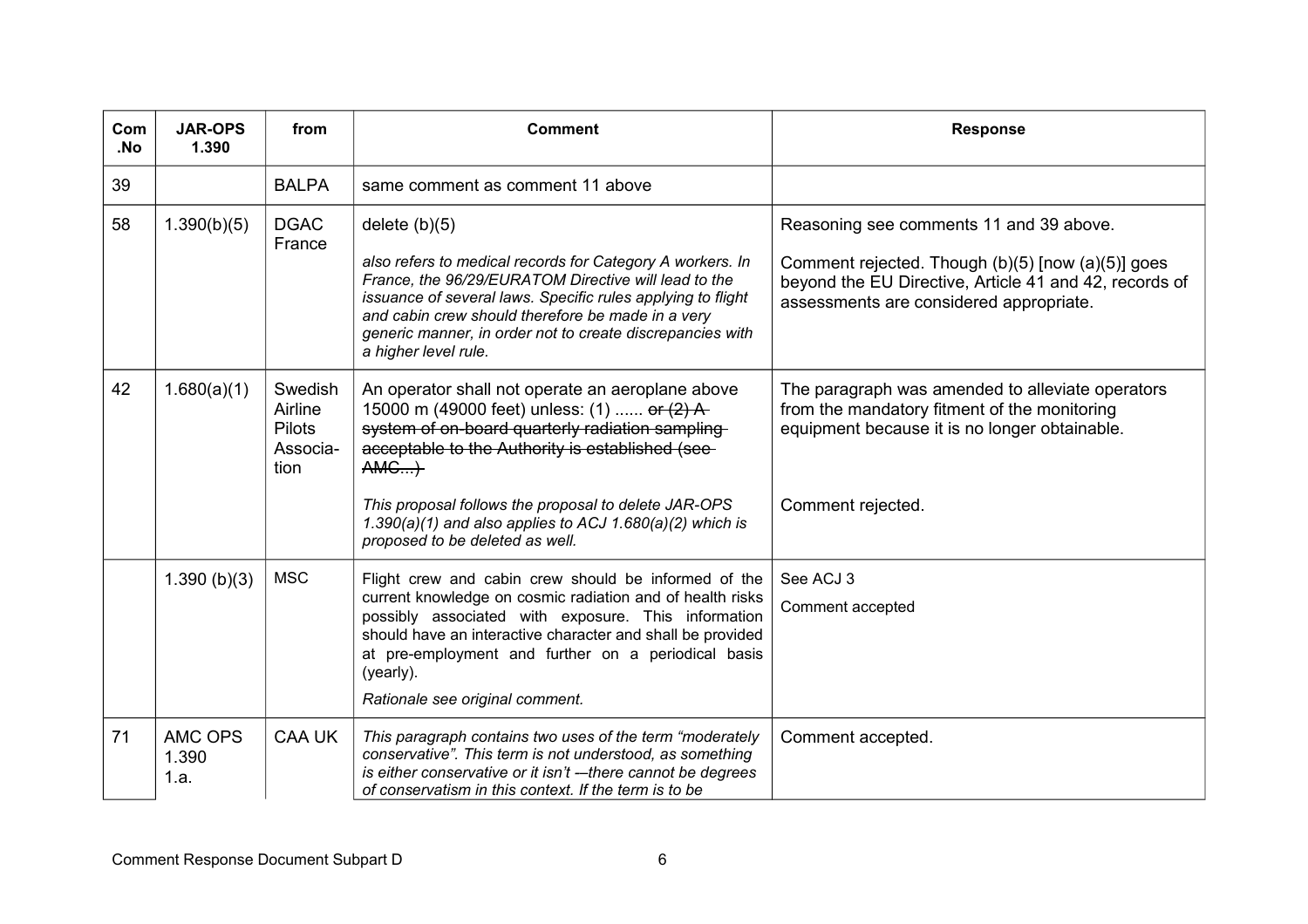| Com<br>.No | <b>JAR-OPS</b><br>1.390                    | from                          | <b>Comment</b>                                                                                                                                                                                                                                                                                                                                                                                                                                                    | <b>Response</b>                                                                                                                                                                                                                                       |
|------------|--------------------------------------------|-------------------------------|-------------------------------------------------------------------------------------------------------------------------------------------------------------------------------------------------------------------------------------------------------------------------------------------------------------------------------------------------------------------------------------------------------------------------------------------------------------------|-------------------------------------------------------------------------------------------------------------------------------------------------------------------------------------------------------------------------------------------------------|
|            |                                            |                               | retained it should at least be given a definition.                                                                                                                                                                                                                                                                                                                                                                                                                |                                                                                                                                                                                                                                                       |
| 68         |                                            |                               | estimate of the number of flying hours at various<br>heights altitudes in which a dose of                                                                                                                                                                                                                                                                                                                                                                         | editorial change, accepted                                                                                                                                                                                                                            |
| 69         |                                            |                               | Doses from cosmic radiation vary strongly greatly<br>with altitude                                                                                                                                                                                                                                                                                                                                                                                                | accepted                                                                                                                                                                                                                                              |
| 02         | <b>AMC OPS</b><br>1.390<br>1.b.            | Shell<br>Aircraft<br>Itd., UK | The computer based estimates should be derived from<br>the latest version of CARI, now at CARI-6. The table<br>should be subject to periodic revision in line with revisions<br>to the CARI program.                                                                                                                                                                                                                                                              | Comments 02, 54, and 09.1 acknowledged. The table,<br>published for illustration purposes, is based on the<br>CARI-3 computer program; and may be superseded by<br>updated versions, as approved by the Authority.                                    |
| 54         |                                            | <b>AEA</b>                    | CAR-6 is the programme currently in use, and therefore,<br>the table should be updated.                                                                                                                                                                                                                                                                                                                                                                           |                                                                                                                                                                                                                                                       |
| 09         |                                            | <b>IFALPA</b>                 | 1. Same as comments 02 and 54 above                                                                                                                                                                                                                                                                                                                                                                                                                               | Comment 09.1 accepted.                                                                                                                                                                                                                                |
|            |                                            |                               | 2. The conversion factor addressed in the note is not<br>unanimously accepted among radiation experts: "For<br>most components of the radiation field at aircraft altitudes,<br>which to a good approximation can be considered to be<br>isotropic (), the magnitudes of effective dose and<br>ambient dose equivalent are similar. For proton<br>components, the magnitude of effective dose is about 5<br>times that of ambient dose equivalent." (Dr. Barlet). | 09.2: The conversion factor 0.8 is standard at the<br>moment, for CARI 3 table.<br>Comment rejected: keep the conversion factor of 0.8<br>until EU provides the result of WG EURODOS.                                                                 |
| 01         | AMC OPS<br>1.390<br>1.f.<br>$1st$ sentence | <b>AIR</b><br><b>FOYE</b>     | The monitoring of individual crew members who fall within<br>an average exposure dose rate of 1 to 6 mSv per year<br>would prove time consuming and be a burden on<br>company recourses. As no further action is required on<br>behalf of crew members who fall within the 1 to 6 mSv<br>band individual monitoring becomes meaningless except<br>in cases of pregnant aircrew.                                                                                   | According to the EU Directive exposure to cosmic<br>radiation has to be assessed for aircrew who are liable<br>to be subject to exposure of more than 1 mSv per year<br>(Article 42). Record keeping is addressed in the<br>requirement, above 6 mSv. |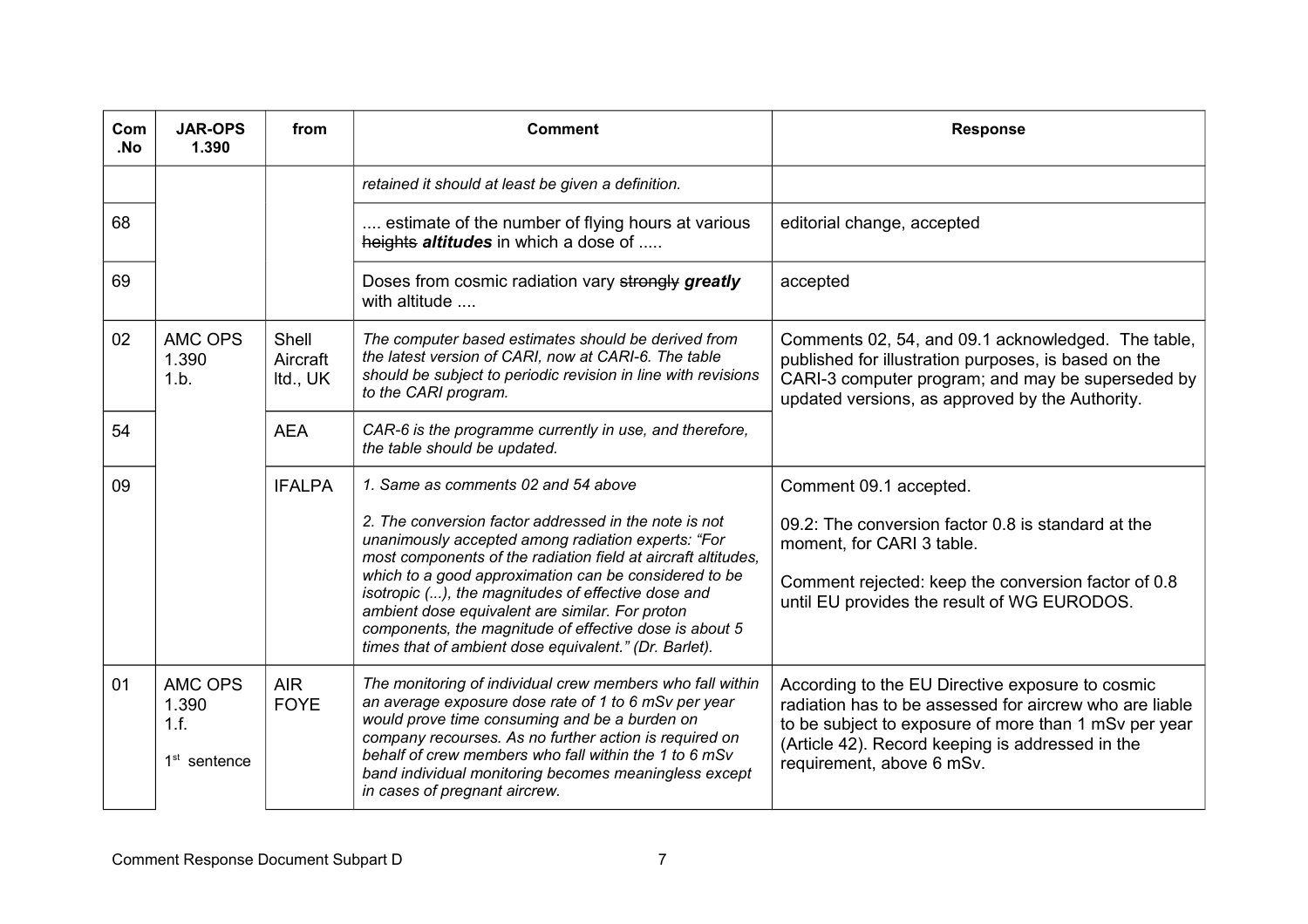| Com<br>.No | <b>JAR-OPS</b><br>1.390         | from                                      | <b>Comment</b>                                                                                                                                                  | <b>Response</b>                                                                                                                                                   |
|------------|---------------------------------|-------------------------------------------|-----------------------------------------------------------------------------------------------------------------------------------------------------------------|-------------------------------------------------------------------------------------------------------------------------------------------------------------------|
|            |                                 |                                           | For a proposal of regular statistical exposure assessment<br>see original comment.                                                                              | Comments 01 accepted                                                                                                                                              |
| 38         |                                 | <b>Britannia</b><br>Airways,<br><b>UK</b> | For aircrew whose annual dose falls in the range $4-$<br>$6 \text{ mSv}$ 5 – 6 mSv there should be individual<br>estimates of dose.                             | Comment 38 rejected, see above.                                                                                                                                   |
|            |                                 |                                           | Individual estimates would require costly programme<br>developments for a group of crew whose estimates are<br>well below the 6 mSv level.                      |                                                                                                                                                                   |
| 21         | <b>AMC OPS</b><br>1.390<br>1.f. |                                           | These estimates of doses and their significance<br>should be made available to the individuals<br>concerned.                                                    | According to JAR-OPS 1.390(b)(3) an operator shall<br>inform crew members of the health risk associated with<br>the likely exposure. ACJ OPS 1.390(a)(3) applies. |
|            | $2nd$ sentence                  |                                           | No instruction is given. What should the individual/<br>operator do if the level is 5 mSv that is different from what<br>they would do if the level were 2 mSv? | Comment noted                                                                                                                                                     |
| 53         | AMC OPS<br>1.390<br>1.f.        | <b>AEA</b>                                | These estimates of doses should be made available<br>to the individuals concerned at least once a year.                                                         | Addressed in requirement: "notified to the individual on<br>an annual basis"                                                                                      |
|            | $2nd$ sentence                  |                                           | With regards to current standards in radiation protection<br>and to avoid logistical problems within the airlines (high<br>number of requests for information). | Comment accepted                                                                                                                                                  |
| 46         | AMC OPS<br>1.390<br>1.f.        | CAAd,<br>Finland                          | For flights below 15 km (49.000 feet) these may be<br>carried out using an appropriate computer<br>programme, which is subject to approval by the               | Text of 1 f. deleted. Issue covered in ACJ OPS 1.390<br>$(a)(1)$ .                                                                                                |
|            | 3 <sup>rd</sup> sentence        |                                           | radiation and nuclear safety authority, and<br>internationally                                                                                                  | Comment noted                                                                                                                                                     |
|            |                                 |                                           | Position of the Radiation and Nuclear Safety Authority,                                                                                                         |                                                                                                                                                                   |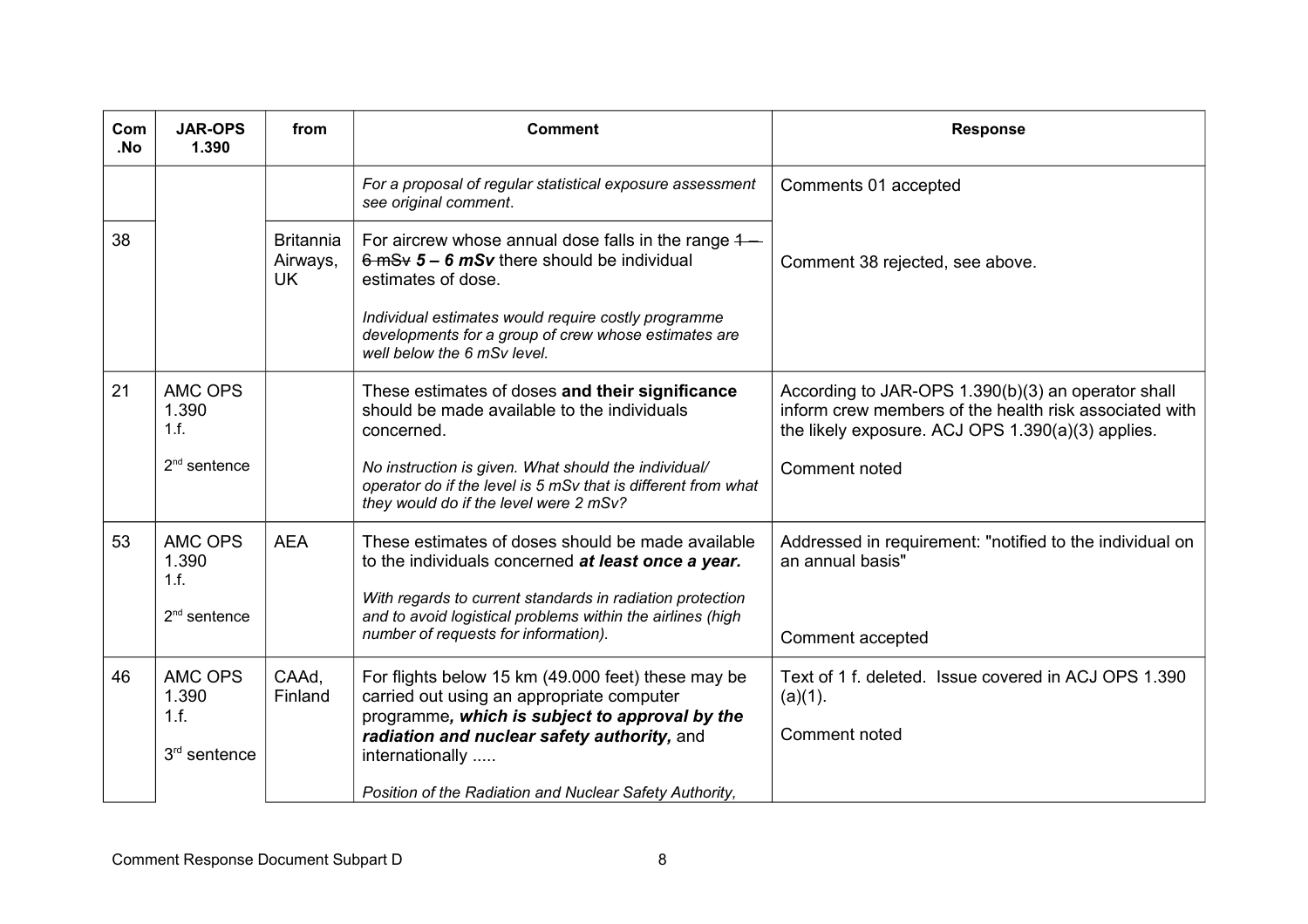| Com<br>.No | <b>JAR-OPS</b><br>1.390                                    | from                         | <b>Comment</b>                                                                                                                                                                                                                                                                                                                                                                                                                                                                                                                                                                                                                                                        | <b>Response</b>                                                                                                                                                                                                                                                                                                                                                                                                                                                                                                                                                                                        |
|------------|------------------------------------------------------------|------------------------------|-----------------------------------------------------------------------------------------------------------------------------------------------------------------------------------------------------------------------------------------------------------------------------------------------------------------------------------------------------------------------------------------------------------------------------------------------------------------------------------------------------------------------------------------------------------------------------------------------------------------------------------------------------------------------|--------------------------------------------------------------------------------------------------------------------------------------------------------------------------------------------------------------------------------------------------------------------------------------------------------------------------------------------------------------------------------------------------------------------------------------------------------------------------------------------------------------------------------------------------------------------------------------------------------|
|            |                                                            |                              | Finland.                                                                                                                                                                                                                                                                                                                                                                                                                                                                                                                                                                                                                                                              |                                                                                                                                                                                                                                                                                                                                                                                                                                                                                                                                                                                                        |
| 36         |                                                            | <b>SLV</b><br><b>Denmark</b> | Methods for evaluating individual dose rates should - if<br>possible – be harmonised e.g. through the use of<br>common established generic route doses. The<br>Commission has already established an expert group<br>under the European Dosimetry Group (EURADOS) to<br>propose a solution to this problem.                                                                                                                                                                                                                                                                                                                                                           | Comment noted. Discussion will have to be postponed<br>until EURADOS issues a result. Text of 1 f. deleted                                                                                                                                                                                                                                                                                                                                                                                                                                                                                             |
| 52         | <b>AMC OPS</b><br>1.390<br>1.f.<br>penultimate<br>sentence | <b>AEA</b>                   | That this is the case should be confirmed by<br>occasional measurements using either active<br>instruments on specific flights or passive measuring<br>devices for a number of flights on an individual route<br>at the discretion of the NAA.<br>The clarification of the text is needed.                                                                                                                                                                                                                                                                                                                                                                            | Comment noted. Text of 1 f. deleted.                                                                                                                                                                                                                                                                                                                                                                                                                                                                                                                                                                   |
| 70         | AMC OPS<br>1.390<br>1.f<br>general                         | <b>CAA UK</b>                | This paragraph contains the term "moderately<br>cautious". This raises the same comment as for<br>"moderately conservative". (See 1 <sup>st</sup> comment,<br>number 71, of this section).                                                                                                                                                                                                                                                                                                                                                                                                                                                                            | 1 f. deleted                                                                                                                                                                                                                                                                                                                                                                                                                                                                                                                                                                                           |
|            | <b>AMC</b><br><b>OPS</b><br>1.390<br>$1f$ :                | <b>MSC</b>                   | For all aircrew whose annual dose is expected to be over<br>1 mSy there should be individual estimates. Doses can be<br>estimated by using accepted computer programmes<br>(CARI 6). Individual estimated doses shall be recorded<br>annually and a registry shall be kept of individual annual<br>doses of aircrew. Individual data shall be kept for at least<br>30 years after the date of the last recorded dose.<br>Rationale: 1) This recommendation is in line with the EU<br>Directive. 2) The highest frequency of cancer in aircrew<br>will occur after retirement. Individuals and their treating<br>physicians should be enabled to know their cumulative | Article 42 of the EU Directive requires assessment of the<br>exposure for those crew members liable to be subject to<br>more than 1 mSv per year but it does not require record<br>keeping. The text of AMC 1 f. has been deleted but as<br>record keeping for highly exposed crew members was<br>considered necessary it is required in JAR-OPS 1.390(a)(5).<br>The explanation for "highly exposed" is in ACJ 2. The<br>operator will not be responsible to keep the records for 30<br>years, but crew members concerned could do so because<br>they will receive their individual records annually. |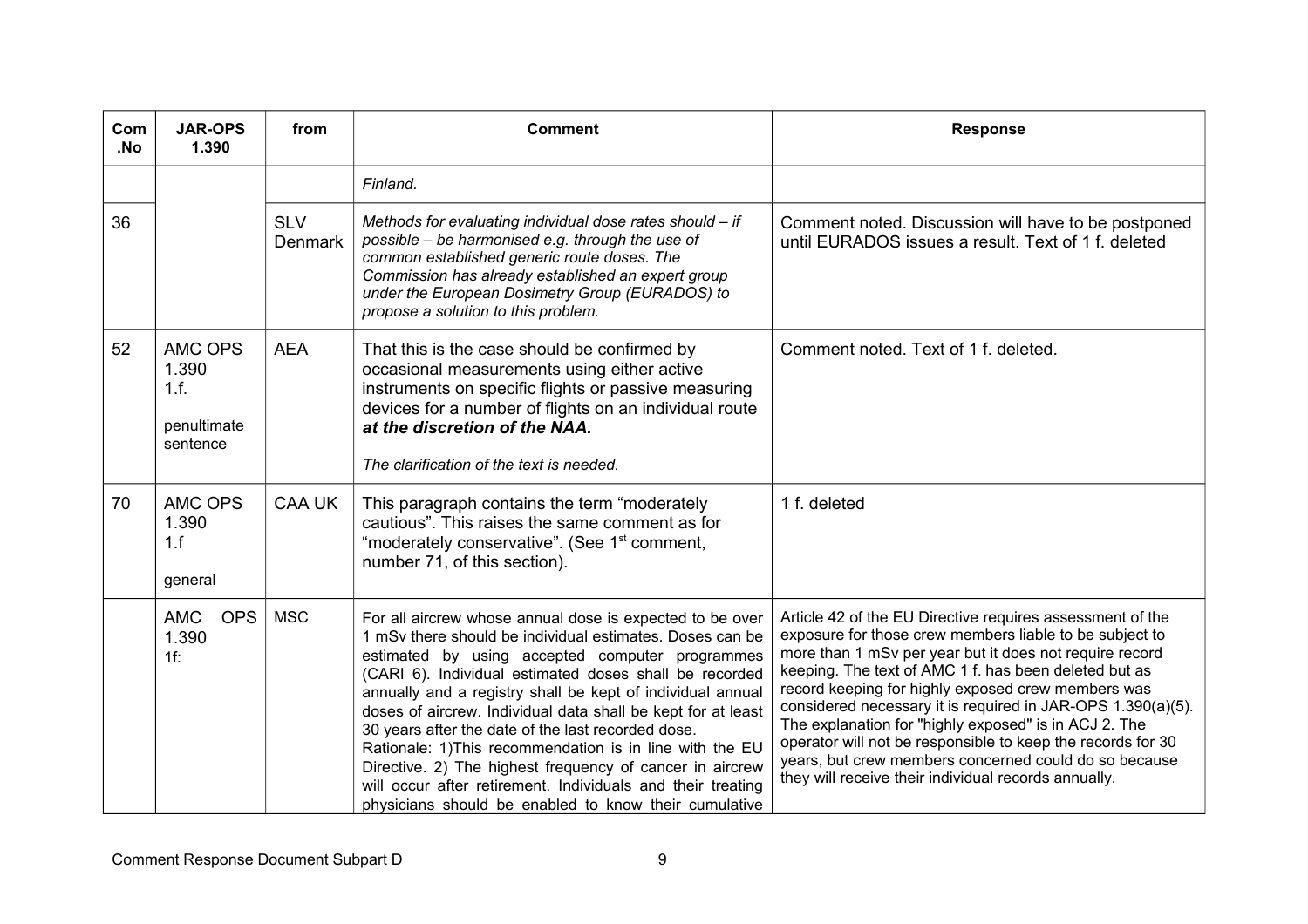| Com<br>.No | <b>JAR-OPS</b><br>1.390                              | from                         | <b>Comment</b>                                                                                                                                                                                                                                                                                                                                                                                                                                                                                                                                                                                                                                                          | <b>Response</b>                                                                                                                                                                                                                        |
|------------|------------------------------------------------------|------------------------------|-------------------------------------------------------------------------------------------------------------------------------------------------------------------------------------------------------------------------------------------------------------------------------------------------------------------------------------------------------------------------------------------------------------------------------------------------------------------------------------------------------------------------------------------------------------------------------------------------------------------------------------------------------------------------|----------------------------------------------------------------------------------------------------------------------------------------------------------------------------------------------------------------------------------------|
|            |                                                      |                              | dose. 3) These records (in an anonymized format) are of<br>utmost importance for epidemiological research into the<br>specific risks for aircrew.                                                                                                                                                                                                                                                                                                                                                                                                                                                                                                                       | Comment acknowledged                                                                                                                                                                                                                   |
| 35         | <b>IEM OPS</b><br>1.390<br>$\overline{2}$<br>general | <b>SLV</b><br><b>Denmark</b> | The 96/29 Euratom Directive does not stipulate that all<br>requirements for workers exposed to "normal" radiation<br>also be valid for aircrew exposed to cosmic radiation. The<br>requirements to divide between category A & B workers<br>and to implement compulsory medical checks for<br>category A workers does not necessarily apply to aircrew.<br>As aircrew are already subject to stringent medical<br>examinations there seems no need to create further<br>specific detailed rules for exposure to cosmic radiation.                                                                                                                                       | EU Directive does not require categorisation of crew or<br>special medical surveillance.<br>Comment noted, text of IEM deleted.                                                                                                        |
| 45         | <b>IEM OPS</b><br>1.390                              | CAAd<br>Finland              | The EU Directive 96/29/Euratom does not require<br>categorisation of crew members into categories A and B,<br>nor does it require medical surveillance because of<br>exposure to cosmic radiation.<br>It is not necessary to set special requirements on the<br>medical surveillance of crew members because of<br>exposure to cosmic radiation. The medical practitioner<br>responsible for the medical surveillance should be aware<br>of the level of a worker's exposure to radiation, if the dose<br>can be greater than 1 mSv per year. For this reason it is<br>important to assess personal doses of workers and to<br>keep appropriate records of the results. | The EU Implementation Guidance for Article VII<br>recommends record keeping in the sense of the<br>directive. The Directive itself does not require<br>categorisation and medical surveillance.<br>Comment noted, text of IEM deleted. |
| 61         | <b>IEM OPS</b><br>1.390<br>$\overline{2}$<br>general | <b>SLV</b><br>Sweden         | The extensive medical surveillance, that aircrew undergo<br>and which is standard procedure, could very well serve<br>the purpose as medical surveillance in this case.<br>Proposal: Delete ACJ                                                                                                                                                                                                                                                                                                                                                                                                                                                                         | See comments above, accepted                                                                                                                                                                                                           |
| 57         | <b>IEM OPS</b>                                       | <b>DGAC</b>                  | Proposal is to delete IEM OPS 1.390(b).                                                                                                                                                                                                                                                                                                                                                                                                                                                                                                                                                                                                                                 | See comments above, accepted                                                                                                                                                                                                           |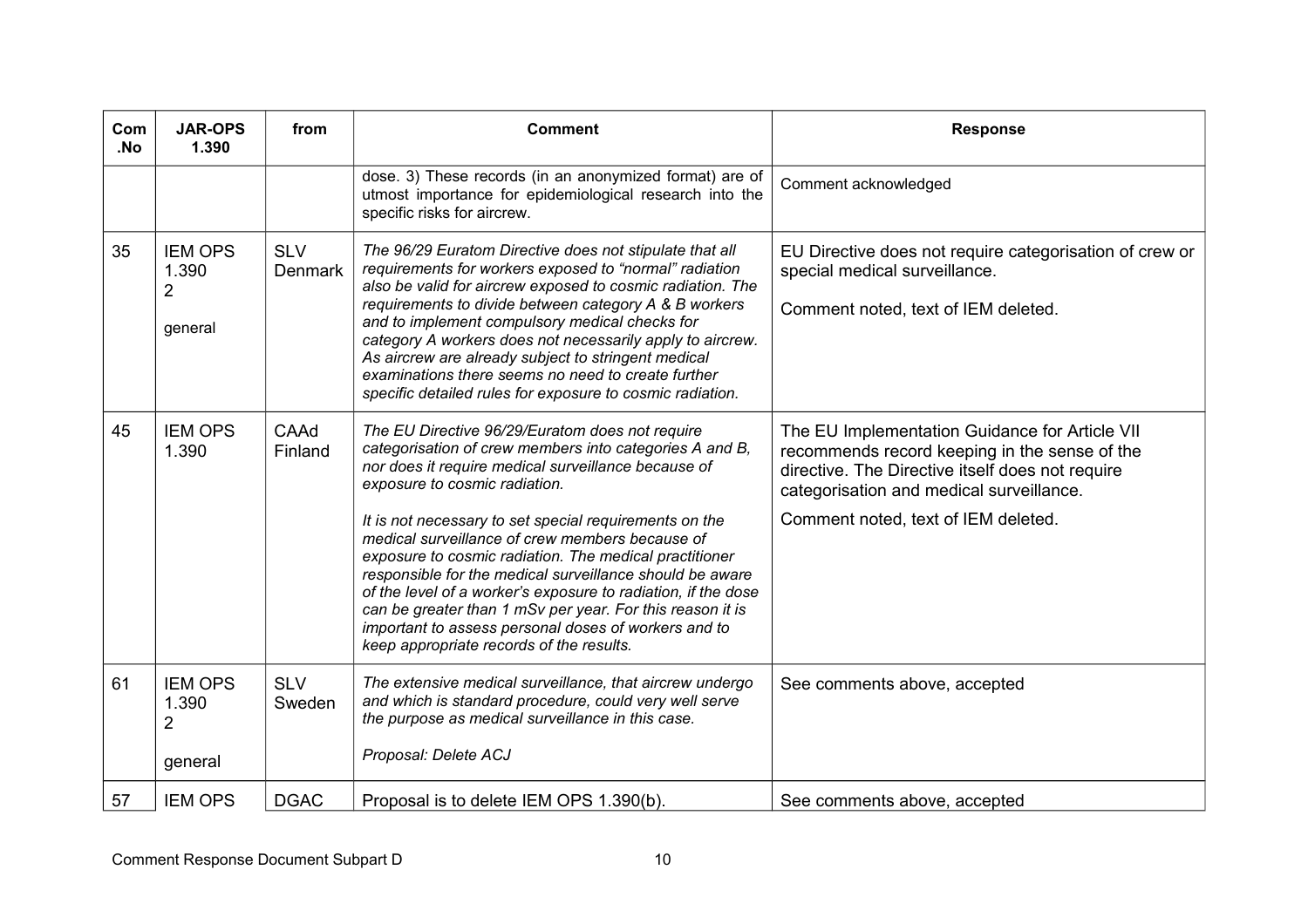| Com<br>.No | <b>JAR-OPS</b><br>1.390           | from          | <b>Comment</b>                                                                                                                                                                                                                                                                                                                                                                                                                                                                                                                                                                                                                                                                                                           | <b>Response</b>                                                                                                                                                                                   |
|------------|-----------------------------------|---------------|--------------------------------------------------------------------------------------------------------------------------------------------------------------------------------------------------------------------------------------------------------------------------------------------------------------------------------------------------------------------------------------------------------------------------------------------------------------------------------------------------------------------------------------------------------------------------------------------------------------------------------------------------------------------------------------------------------------------------|---------------------------------------------------------------------------------------------------------------------------------------------------------------------------------------------------|
|            | 1.390<br>2                        | France        |                                                                                                                                                                                                                                                                                                                                                                                                                                                                                                                                                                                                                                                                                                                          |                                                                                                                                                                                                   |
|            | general                           |               |                                                                                                                                                                                                                                                                                                                                                                                                                                                                                                                                                                                                                                                                                                                          |                                                                                                                                                                                                   |
| 51         |                                   | <b>AEA</b>    | There is no requirement (in the EU Directive Articles 10<br>and 42) to categorise workers on the basis of their likely<br>exposure although the Directive itself does require the<br>operator to try to reduce the doses of highly exposed<br>workers through the organisation of work schedules.<br>Other than this stipulation, there is no requirement for<br>optimisation as such.<br>Even highly exposed crew do not approach the new ICRP<br>adult limit of 20 mSv per year, therefore, the<br>categorisation of the worker is meaningless. There is no<br>need to designate areas as there is no obvious protective<br>purpose to be achieved by this (ref. to Radiation<br>Protection 88, section 4.2, para 68). | See comments above, accepted                                                                                                                                                                      |
| 06         | <b>IEM OPS</b><br>1.390<br>2.1    | <b>IFALPA</b> | Notwithstanding the overall responsibilities of the<br>operator, the medical surveillance of category A and<br><b>B</b> workers is the responsibility of approved medical<br>practitioners or approved occupational health<br>services                                                                                                                                                                                                                                                                                                                                                                                                                                                                                   | Category B workers receive an effective dose of less<br>than 6 mSv/year. Any medical surveillance in addition<br>to JAR-FCL 3 would be purely preventive action.<br>IEM deleted, comment rejected |
| 67         | <b>IEM OPS</b><br>1.390<br>2.2.a. | <b>CAA UK</b> | for a post as category A worker for which he/she is<br>being considered.<br>Reason: To be correct                                                                                                                                                                                                                                                                                                                                                                                                                                                                                                                                                                                                                        | This is very correct, but then all of JAR-OPS has to be<br>revised and possibly other JARs as well.<br>Comment noted, IEM deleted                                                                 |
| 06         | <b>IEM OPS</b><br>1.390           | <b>IFALPA</b> | The state of health of each category A worker should<br>be reviewed at least once a year and category B                                                                                                                                                                                                                                                                                                                                                                                                                                                                                                                                                                                                                  | Fitness to fly (flight crew members) should only be<br>determined by an authorised AME (see JAR-FCL 3).                                                                                           |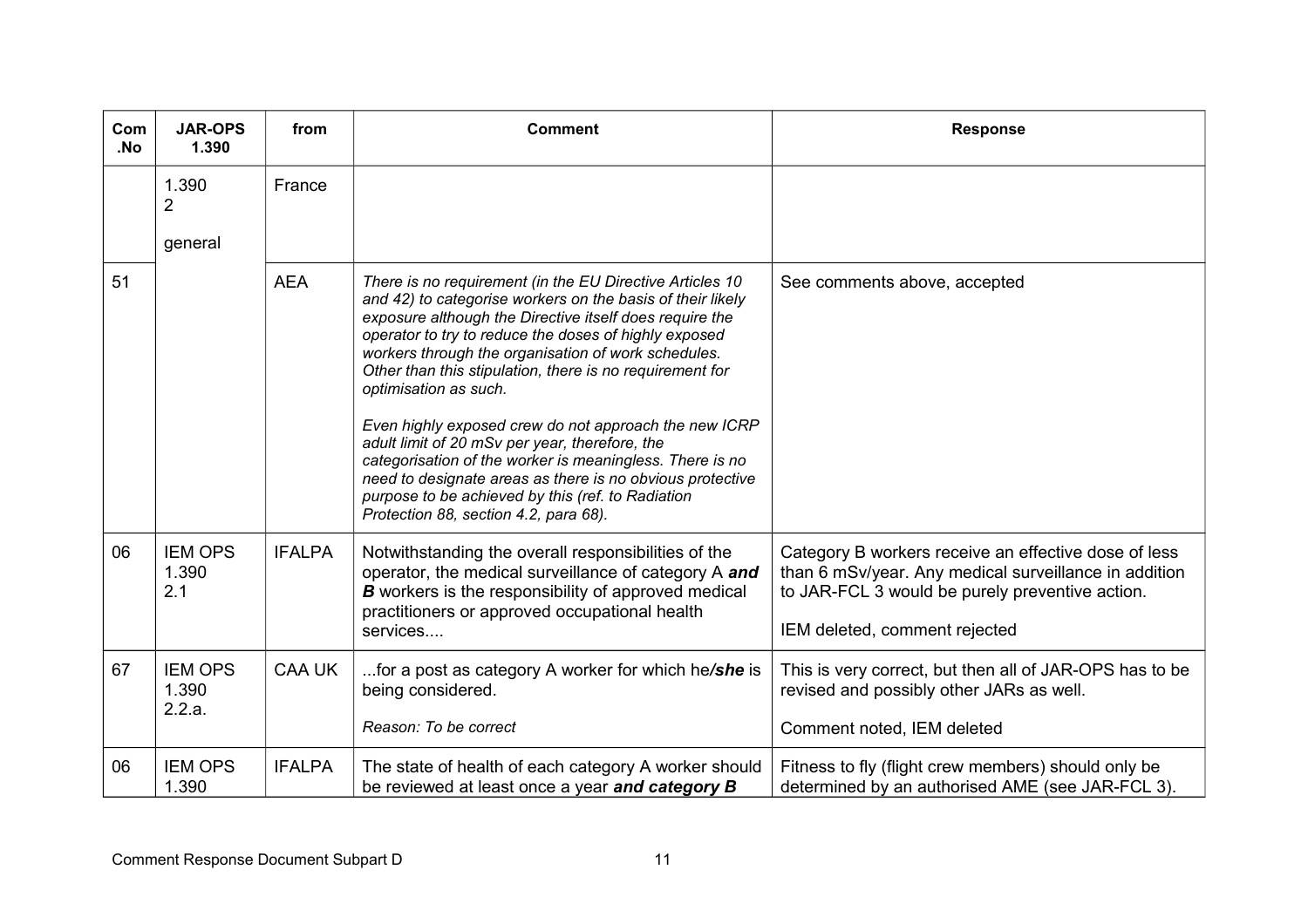| Com<br>.No | <b>JAR-OPS</b><br>1.390                                             | from          | <b>Comment</b>                                                                                                                                                                                                                                                                                                                                                                                                                                                                                                                                                                                            | <b>Response</b>                                                                                                                                                                     |
|------------|---------------------------------------------------------------------|---------------|-----------------------------------------------------------------------------------------------------------------------------------------------------------------------------------------------------------------------------------------------------------------------------------------------------------------------------------------------------------------------------------------------------------------------------------------------------------------------------------------------------------------------------------------------------------------------------------------------------------|-------------------------------------------------------------------------------------------------------------------------------------------------------------------------------------|
|            | 2.3.                                                                |               | workers once every two years, in order to<br>determine whether they remain fit to perform their<br>duties $\dots$                                                                                                                                                                                                                                                                                                                                                                                                                                                                                         | Normal aeromedical examinations cover the scope.<br>For cabin crew see JAR-OPS 1.995(a)(3)<br>Comment noted, IEM deleted                                                            |
| 66         | <b>IEM OPS</b><br>1.390<br>2.3                                      | CAA UK        | as many times as the approved medical<br>practitioner considers necessary,                                                                                                                                                                                                                                                                                                                                                                                                                                                                                                                                | Comment noted, IEM deleted                                                                                                                                                          |
| 65         | <b>IEM OPS</b><br>1.390<br>3.2                                      |               | if the medical findings deem him/her unfit                                                                                                                                                                                                                                                                                                                                                                                                                                                                                                                                                                | Comment noted, IEM deleted                                                                                                                                                          |
| 64         | <b>IEM OPS</b><br>1.390<br>4.1                                      |               | A medical record should be  kept so long as<br>he/she remains a worker of that category.                                                                                                                                                                                                                                                                                                                                                                                                                                                                                                                  | see above.                                                                                                                                                                          |
| 08         | <b>IEM OPS</b><br>1.390<br>proposal of<br>additional<br>paragraph 5 | <b>IFALPA</b> | <b>Education of flight crew</b><br>5.<br>5.1<br>Crew members should be made aware<br>through extensive educational programmes that<br>high altitude flying exposes them to significantly<br>higher ionising radiation levels, with<br>carcinogenic potential, than the general<br>population and the scope of radiation protection<br>legislation. As altitude is the main determinant of<br>radiation dosage, flight crew should be<br>encouraged not to cruise above the<br>economically optimum altitude unless additional<br>considerations apply.<br>5.2<br><b>Pregnant Flight Crew. Flight crew</b> | There are several comments dealing with the need for<br>education of crew members:<br>77 (FAA)<br>21 (BAE Systems)<br>Comment accepted, text rejected.<br>See ACJ OPS 1.390 (a)(3). |